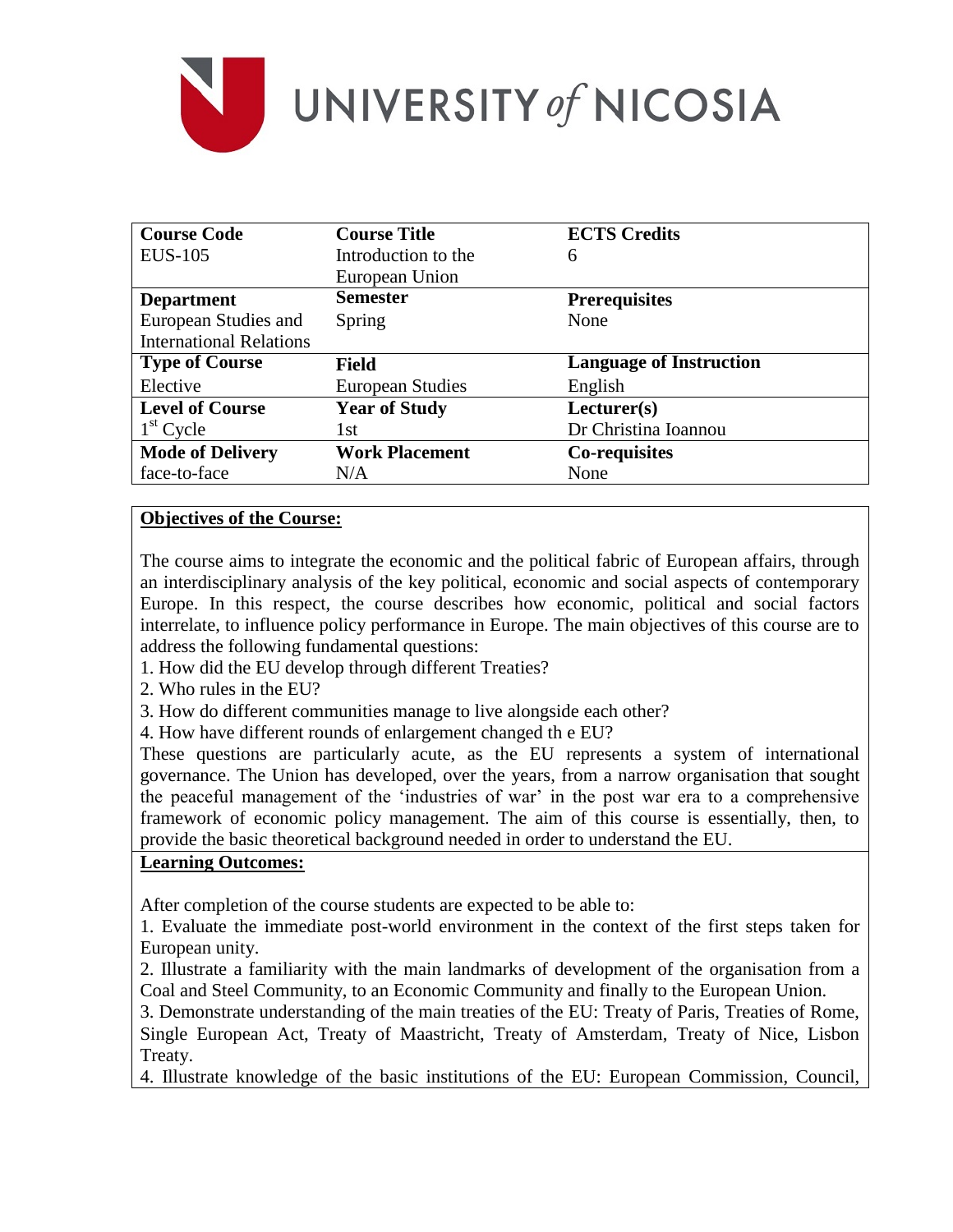European Parliament.

5. Demonstrate an appreciation of the political process leading to the formation of the Single Market, the Economic and Monetary Union and the Euro-zone.

6. Illustrate a mature understanding of the historical process of EU enlargement.

7. Appraise the case of Turkey's potential accession in the EU, as well as the case of Balkan countries, and consider the relations between the EU and Russia.

8. Assess the role of the EU in the world today and the challenges posed.

### **Course Content:**

- 1. Basic information about the EU: What is Europe? What is the EU?
- 2. Historical Background and First Steps towards Integration
- 3. From ECSC to EEC
- 4. From EEC to EU
- 5. EU Institutions
- 6. Economic Policy in the EU: The Single Market, the EMU and the Euro-zone
- 7. The Countries of the EU and the Policy of Enlargement
- 8. The EU and Turkey
- 9. The EU, Russia and the Balkans
- 10. The Role of the EU in the World and the Challenges ahead

## **Teaching Methods:**

Lectures, Project, Presentation, Discussion.